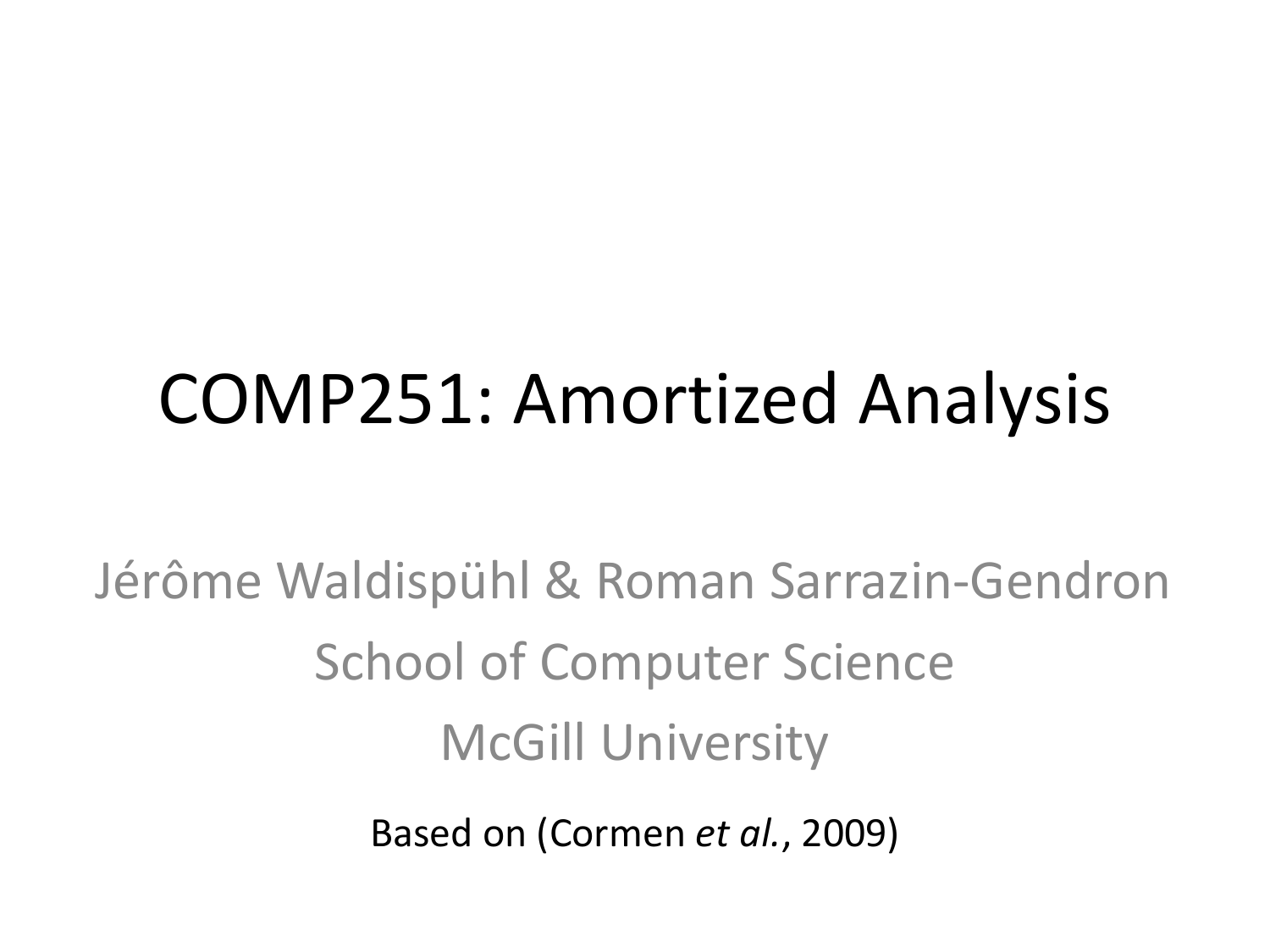## A[dditional resources t](https://discord.gg/aHV94R8JqN)o prepare the [final exam](https://yoyooolo.notion.site/Algorithm-Compilation-313069272363486d8b4b04bcc5e19d03)

- CSUS Helpdesk
	- Free peer tutors 10am 5pm on weekdays.
	- Access it through myCourses
	- Join the Discord server here: https://discord.gg/aHV94R8JqN
- Notes from Yufeng Peng: https://yoyooolo.notion.site/Algorithm-Compilation-313069272363486d8b4b04bcc5e19d03
- Textbooks:
	- Cormen, Leiserson, Rivest, & Stein, *Introduction to Algorithms*.
	- Kleinberg & Tardos, *Algorithm Design*.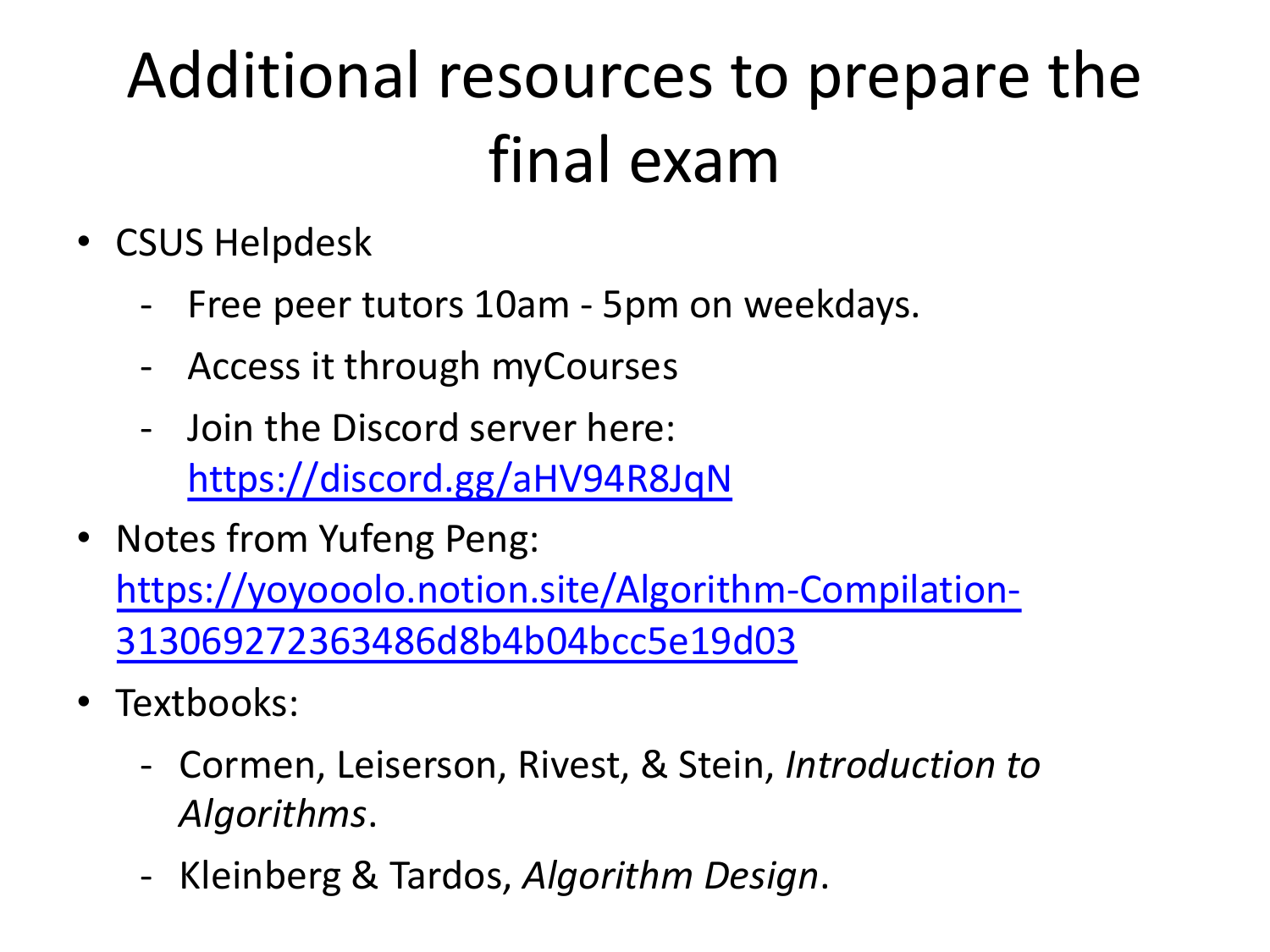## Overview

- Analyze a sequence of operations on a data structure.
- We will talk about average cost in the worst case (i.e., not averaging over a distribution of inputs. No probability!)
- **Goal:** Show that although some individual operations may be expensive, on average the cost per operation is small.
- 3 methods:
	- 1. aggregate analysis
	- 2. accounting method
	- 3. potential method (See textbook for more details)
- **Approach:** Evaluate the total cost of a sequence of n operations. Divide the total cost by n to obtain the average cost of an operation.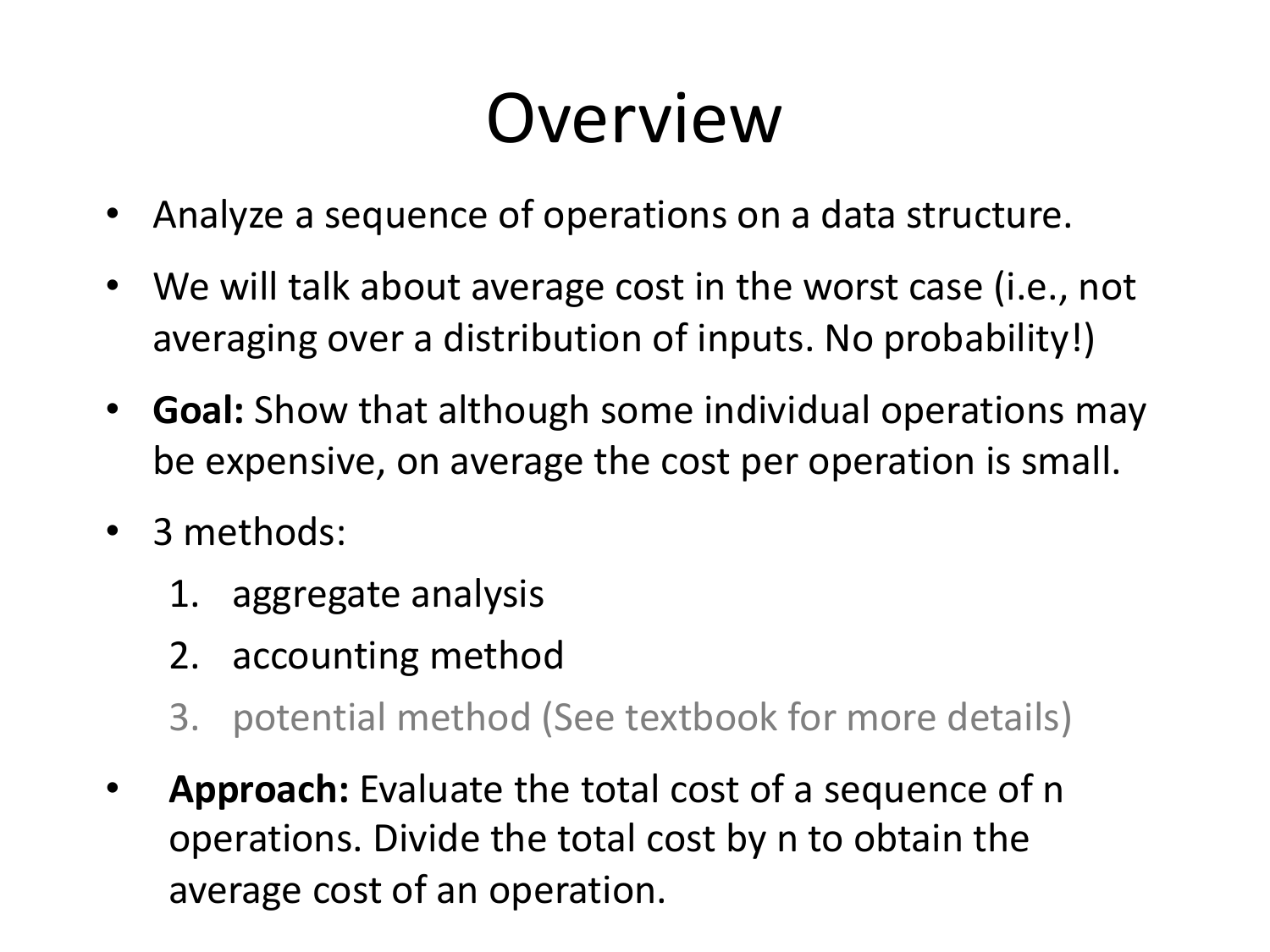### Context

- You have a method that is called to perform a certain function (e.g., sorting)
- The cost (e.g., running time) varies from one call to another of the method
- This method is called multiple times during the execution of your program

**Question:** What is the average cost of a call to this method?

By contrast, the worst-case analysis tries to estimate the worst-case scenario of the cost for a single call to the method.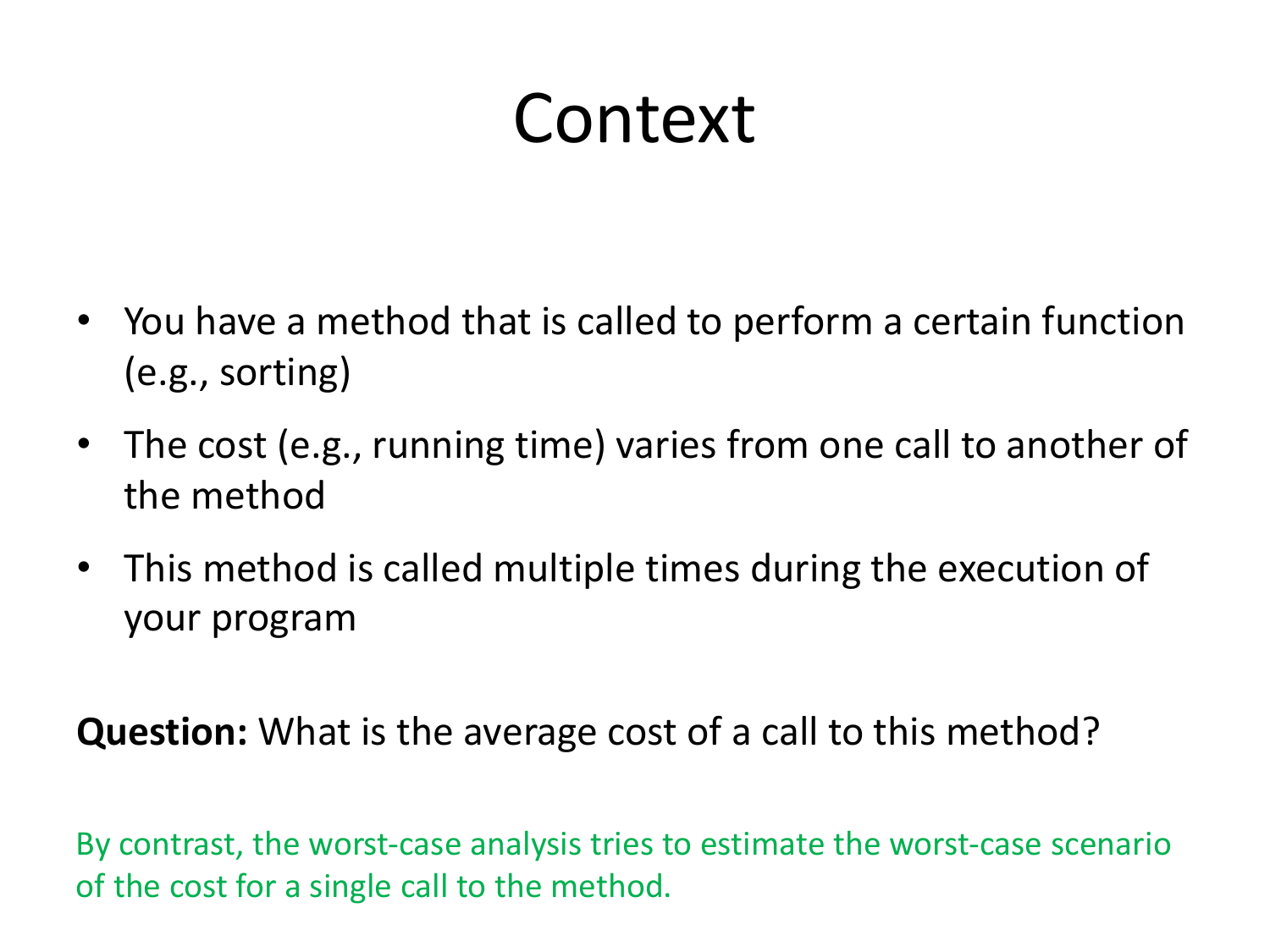## Aggregate analysis

- You aim to directly compute an upper bound T(n) on the cost of a sequence of n operations.
- Once T(n) is determined, we divide it by n to obtain the average cost an operation T(n)/n
- Advantage: You do not need to have an intuition of the result
- Challenge: Sometimes obtaining a tight upper bound is hard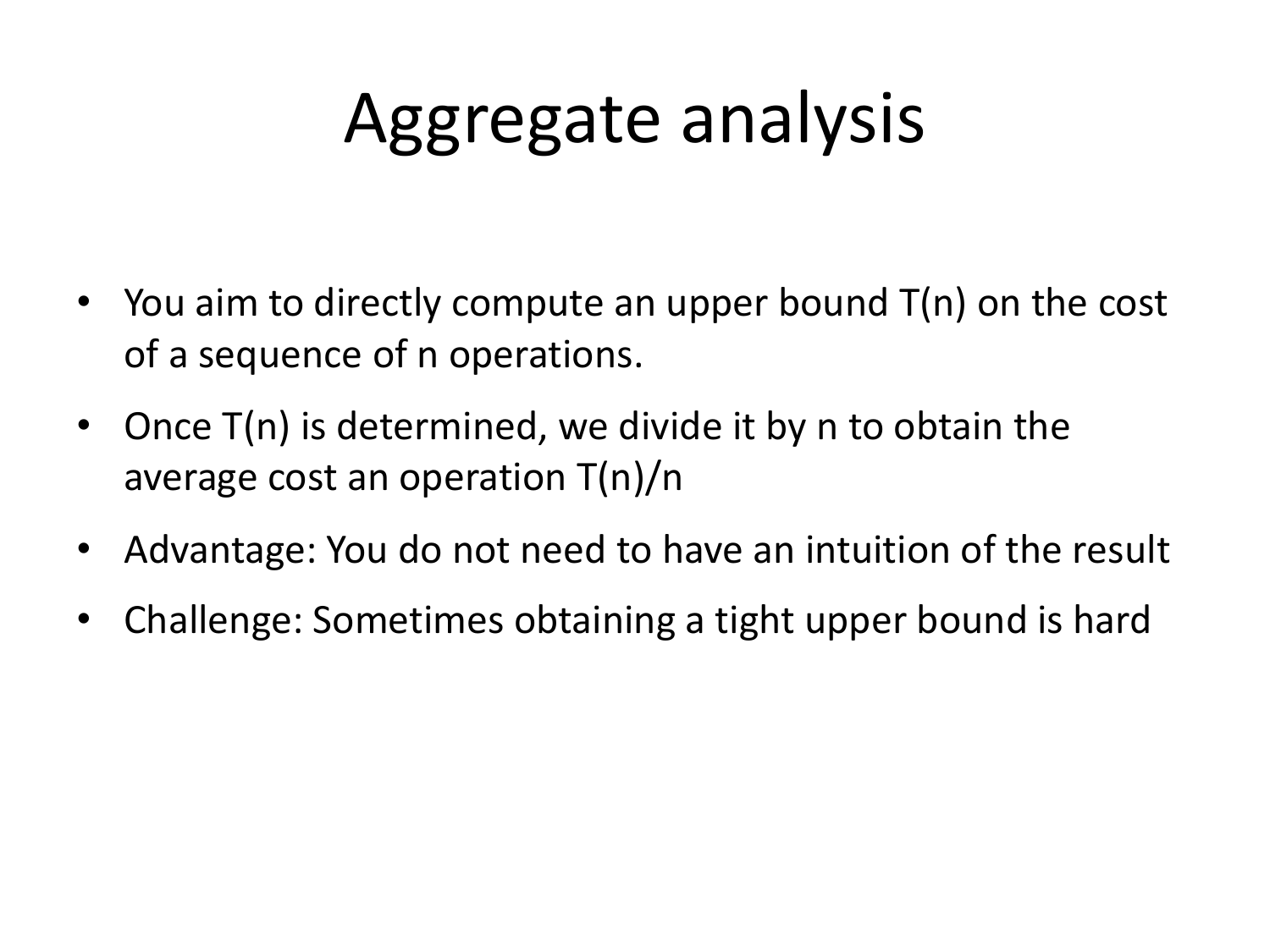## Operations on a stack

#### **Stack operations**

- PUSH(*S*, *x*):  $O(1)$  for a single operation  $\Rightarrow$   $O(n)$  for any sequence of *n* PUSH operations.
- POP(S):  $O(1)$  for a single operation  $\Rightarrow$   $O(n)$  for any sequence of *n* POP operations.
- MULTIPOP(*S*,*k*): **while** *S*≠*Ø* and *k*>0 **do** POP(*S*) *k*⟵*k*−1

The analysis of MULTIPOP is not straightforward because we do not know how many iteration the while loop it will make.

Running time of a sequence of operations including MULTIPOP?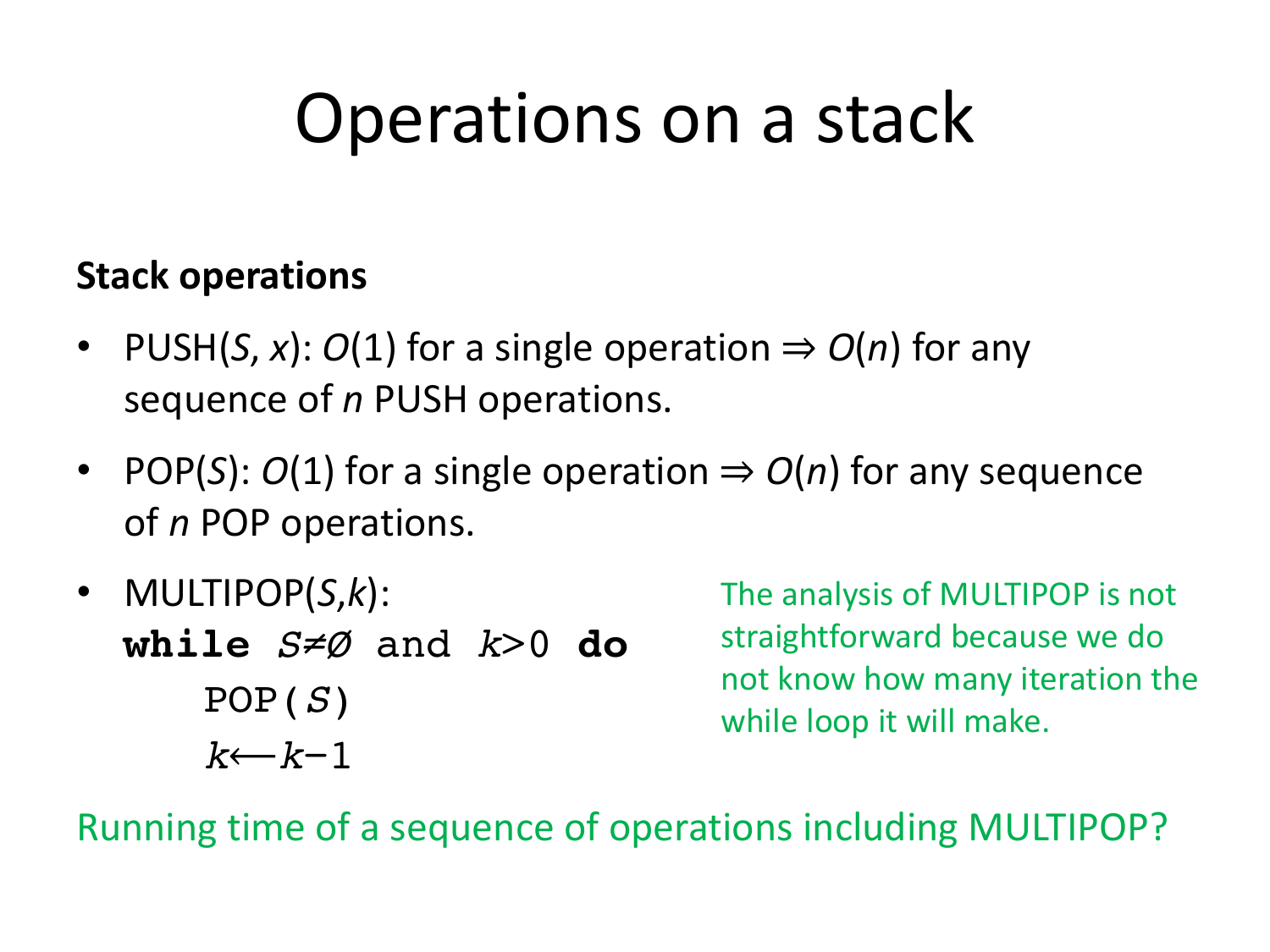### Running time of *multiple operations*

### **Running time of a single MULTIPOP operation:**

- Let each PUSH/POP cost 1.
- # of iterations of **while** loop is min(*s*, *k*), where *s* = # of objects on stack. Therefore, total cost = min(*s*, *k*).

### **Sequence of** *n* **PUSH, POP, MULTIPOP operations:**

- Worst-case cost of MULTIPOP is *O*(*n*).
- Have *n* operations.
- Therefore, worst-case cost of sequence is *O*(*n*2).

A rough analysis overestimates the running time of MULTIPOP

But…

- Each object can be popped only once per time that it is pushed.
- Have ≤ *n* PUSHes ⇒ ≤ *n* POPs, including those in MULTIPOP.
- Therefore, total cost =  $O(n)$ .
- Average over the *n* operations  $\Rightarrow$   $O(1)$  per operation on average.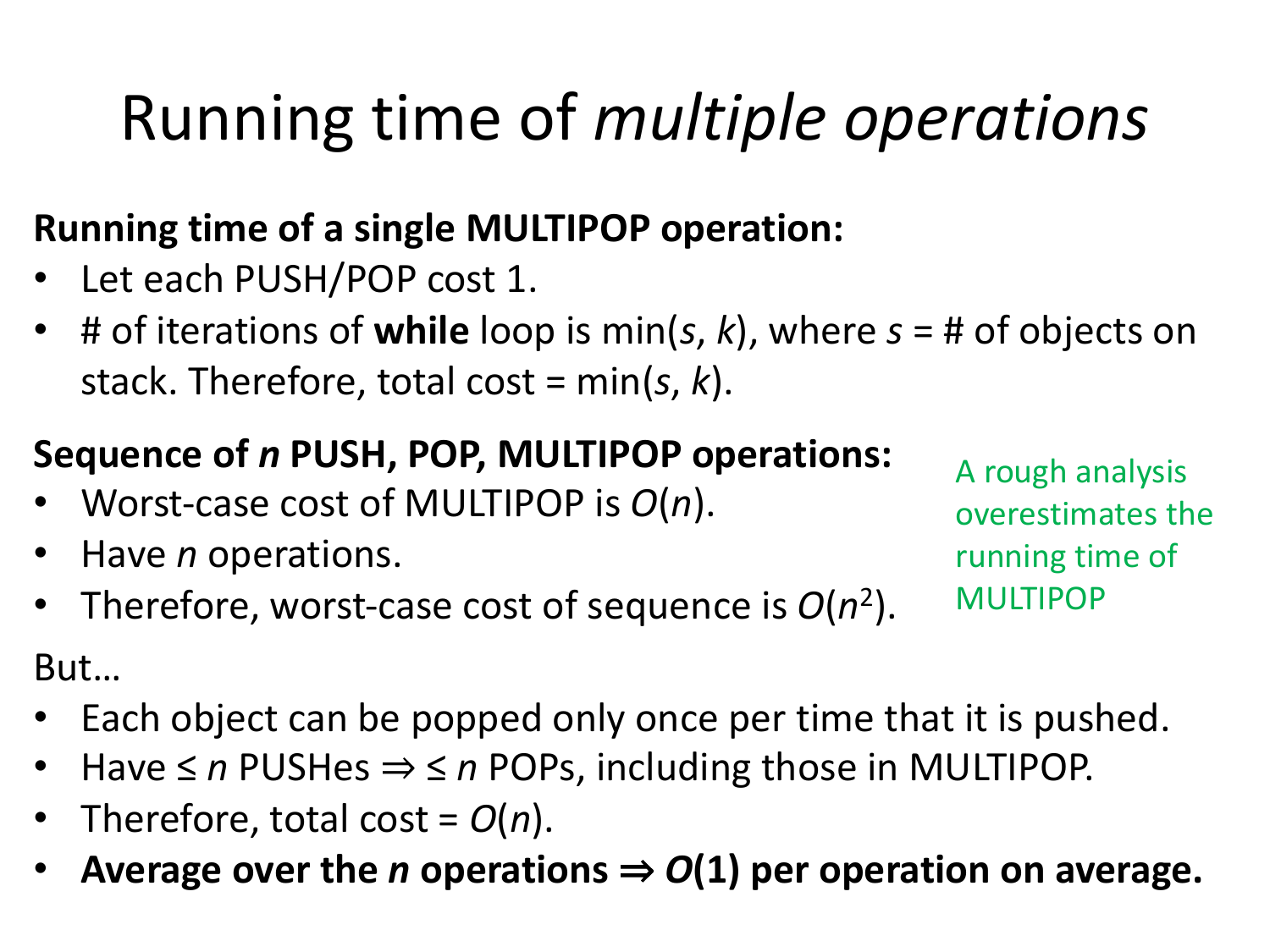## Binary Counter

We store numbers using a binary representation.

The number of bits k is fixed ( $k=3$  in the example below).

| N | Polynomial                                                              | $2^2$ | 2 <sup>1</sup> | 2 <sup>0</sup> | representation |
|---|-------------------------------------------------------------------------|-------|----------------|----------------|----------------|
|   | $\begin{pmatrix} 0 \cdot 2^2 + 0 \cdot 2^1 + 0 \cdot 2^0 \end{pmatrix}$ |       |                |                | 000            |
|   | $\begin{pmatrix} 0 \cdot 2^2 + 0 \cdot 2^1 + 1 \cdot 2^0 \end{pmatrix}$ |       |                |                | 001            |
|   | $0.2^2 + 1.2^1 + 0.2^0$                                                 |       |                |                |                |
|   | $\begin{pmatrix} 0.2^2 + 1.2^1 + 1.2^0 \end{pmatrix}$                   |       |                |                |                |
| . | .                                                                       | .     | .              |                | .              |

The decomposition in binary representation is unique

What is the cost of incrementing the value of N?

How do we measure the cost?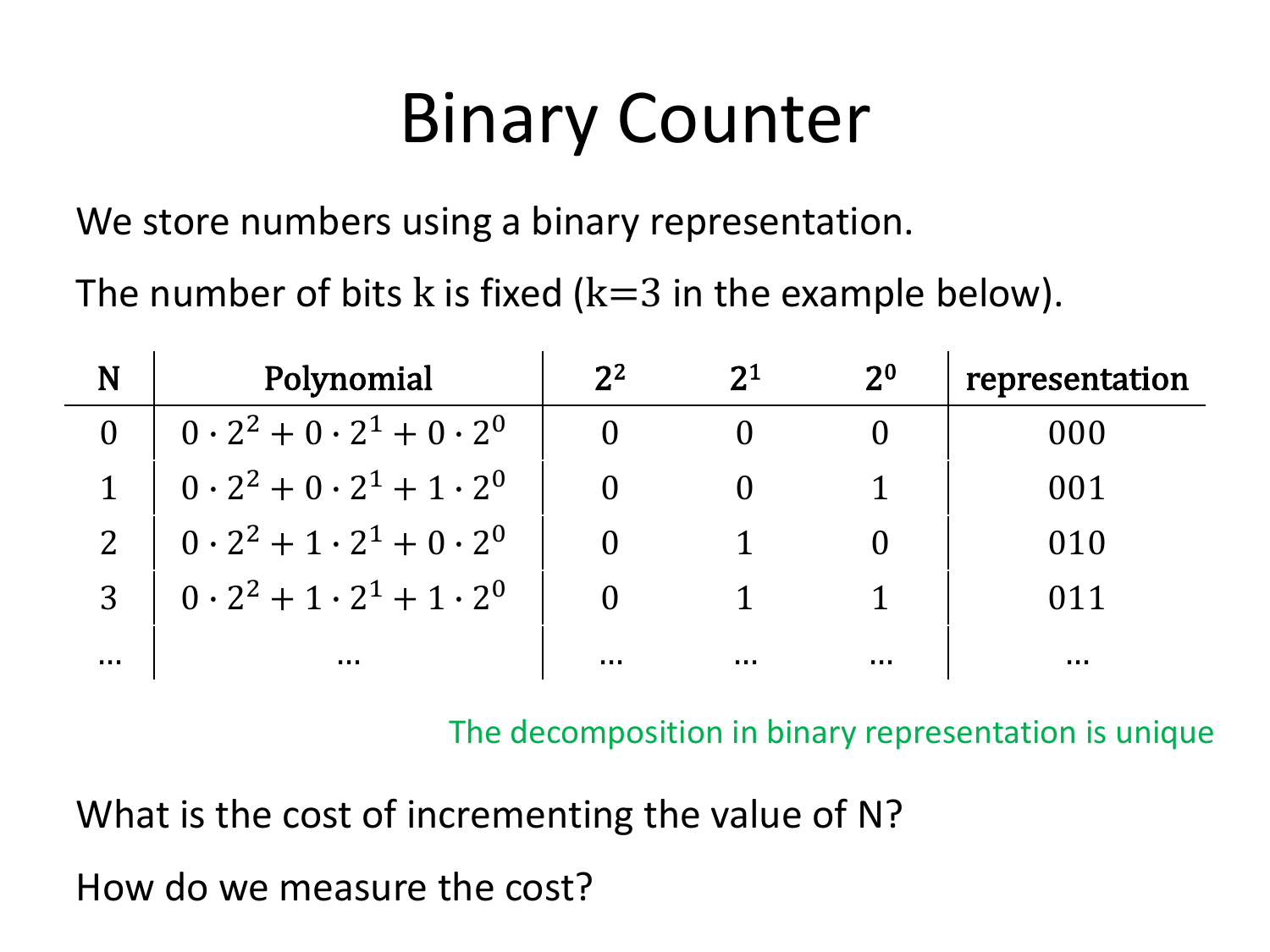## Binary Counter

- *k*-bit binary counter *A*[0 . . *k* − 1] of bits, where *A*[0] is the least significant bit and  $A[k-1]$  is the most significant bit.
- Counts upward from 0.
- Value of counter is:

$$
\sum_{i=0}^{k-1} A[i] \cdot 2^i
$$

- Initially, counter value is 0, so *A*[0 . . *k* − 1] = 0. *i*=0
- To increment, add 1 (mod 2*<sup>k</sup>* ): Increment(A,k): *i*←0 **while**  $i < k$  and  $A[i] = 1$  **do**  $A[\dot{\mathbf{i}}] \leftarrow 0$ *i*←*i*+1 **if** *i* < *k* **then**  $A[i] \leftarrow 1$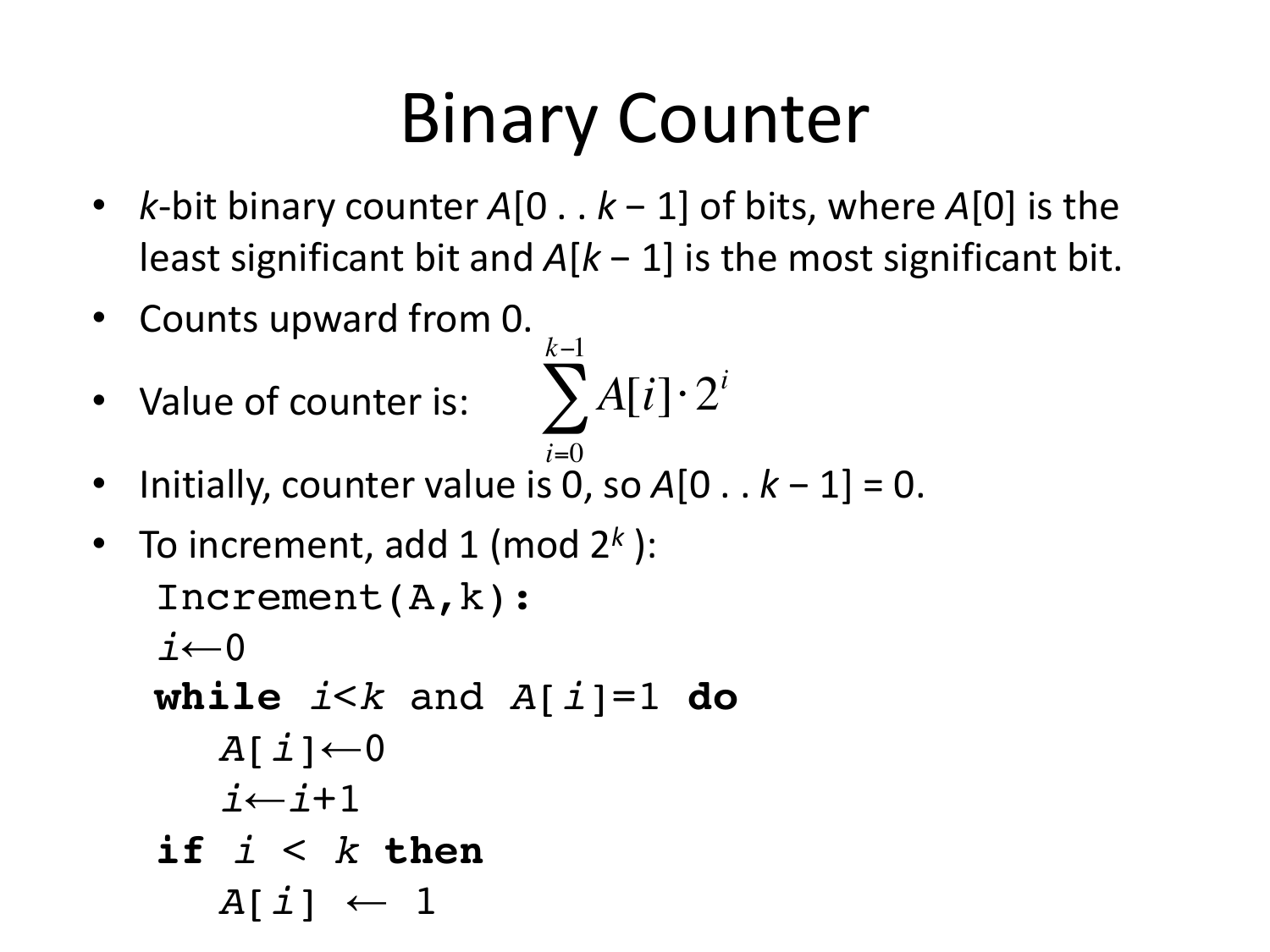# Example (1)

| Let $k=3$        | Counter     | A           |                |
|------------------|-------------|-------------|----------------|
|                  | Value       | 210         | cost           |
|                  | 0           | 000         | $\Omega$       |
|                  | $\mathbf 1$ | 001         | $\mathbf 1$    |
| We underline     |             | 010         | 3              |
| the bits we will | 3           | 011         | $\overline{4}$ |
| flip at the next | 4           | 100         | 7              |
| increment        | 5           | 101         | 8              |
|                  | 6           | 110         | 10             |
|                  | 7           | <u> 111</u> | 11             |
|                  |             | 000         | 14             |

Cost of INCREMENT =  $\Theta$ (# of bits flipped) *Analysis:* Each call could flip *k* bits, so *n* INCREMENTs takes *O*(*nk*) time.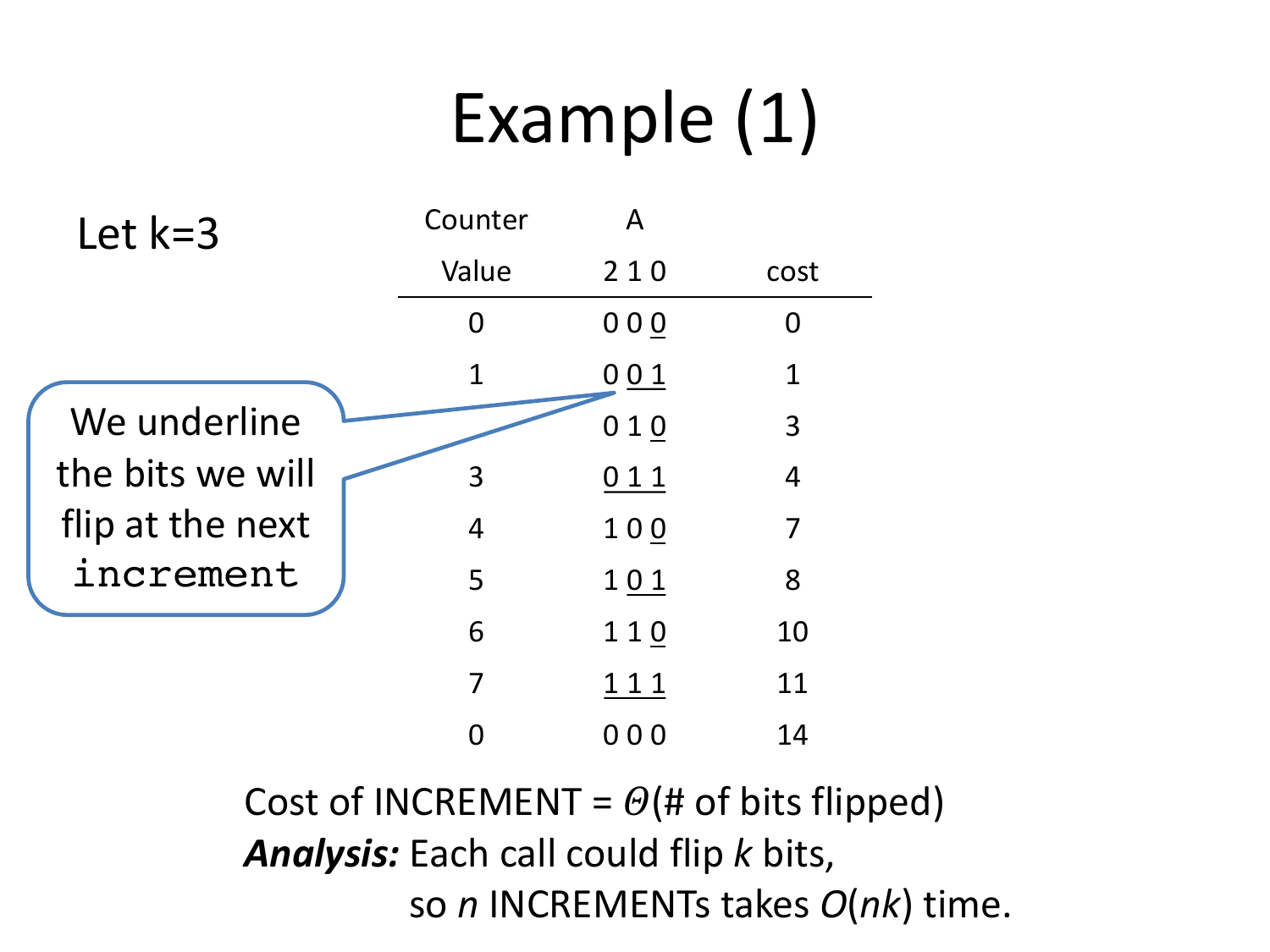# Example (2)

| <b>Bit</b>     | Flips how often                                                                                                                                   | Time in n<br><b>INCREMENTS</b> |
|----------------|---------------------------------------------------------------------------------------------------------------------------------------------------|--------------------------------|
| $\overline{0}$ | Every time                                                                                                                                        | n                              |
| $\mathbf 1$    | $\frac{1}{2}$ of the time                                                                                                                         | floor( $n/2$ )                 |
| $\overline{2}$ | % of the time                                                                                                                                     | floor( $n/4$ )                 |
| $\cdots$       | .                                                                                                                                                 |                                |
|                | $1/2^{\text{i}}$ of the time                                                                                                                      | floor( $n/2$ <sup>i</sup> )    |
| $\cdots$       |                                                                                                                                                   |                                |
| $i \geq k$     | <b>Never</b>                                                                                                                                      | 0                              |
|                | Thus, total # flips = $\sum_{i=0}^{k-1} \lfloor n/2^i \rfloor < n \cdot \sum_{i=0}^{\infty} 1/2^i = n \left( \frac{1}{1-1/2} \right) = 2 \cdot n$ |                                |

Therefore, *n* INCREMENTs costs *O*(*n*). **Average cost per operation =** *O***(1).**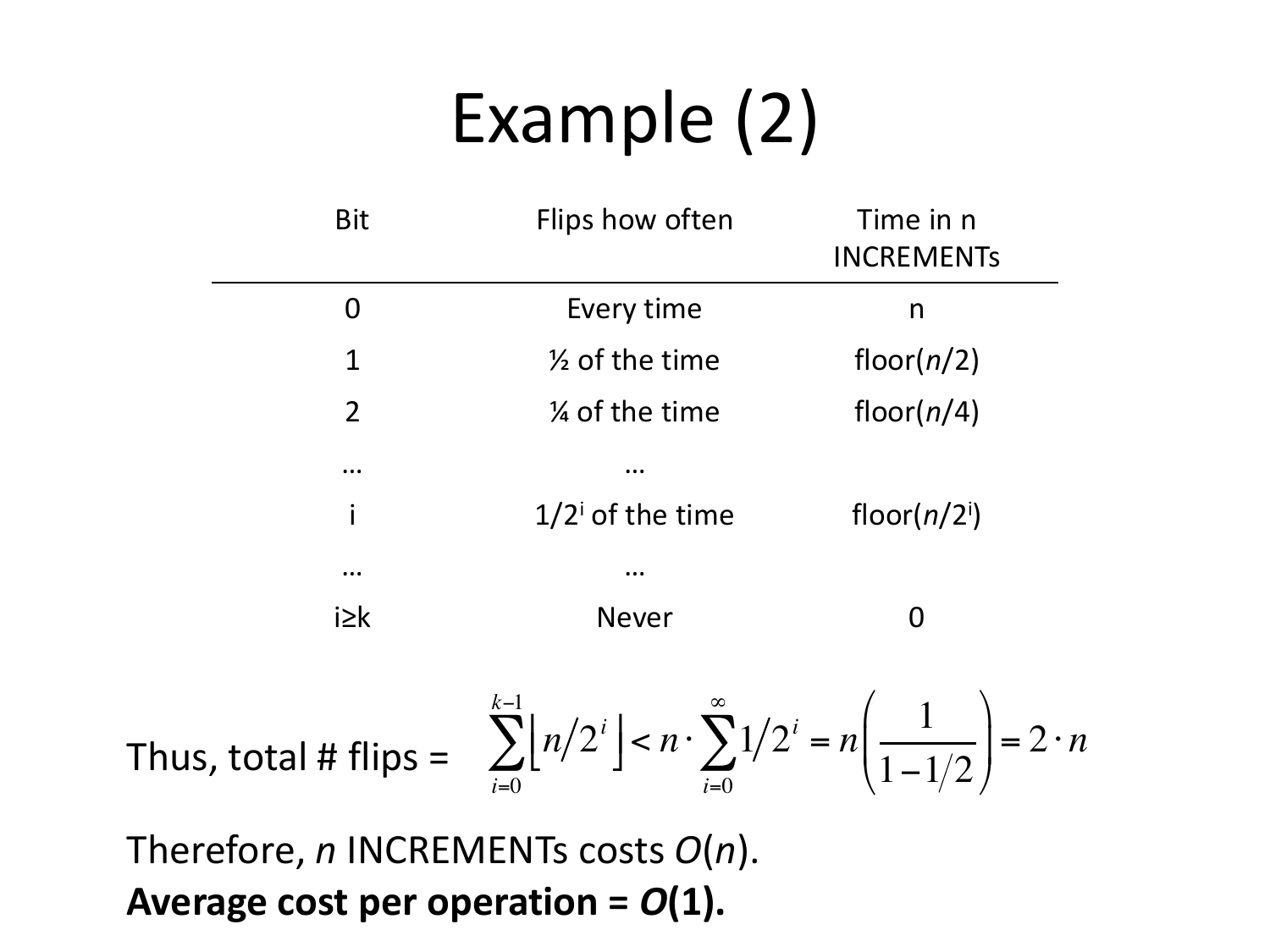# Accounting method

Assign different charges to different operations.

- Some are charged more than actual cost.
- Some are charged less.

*Amortized cost* = amount we charge.

- When amortized cost is higher than the actual cost, store the difference *on speci*fi*c objects* in the data structure as *credit*.
- Use credit later to pay for operations whose actual cost is higher than the amortized cost.

#### **But we need to guarantee that the credit never goes negative!**

Differs from aggregate analysis:

- In aggregate analysis, different operations can have different costs.
- In accounting method, all operations have same cost.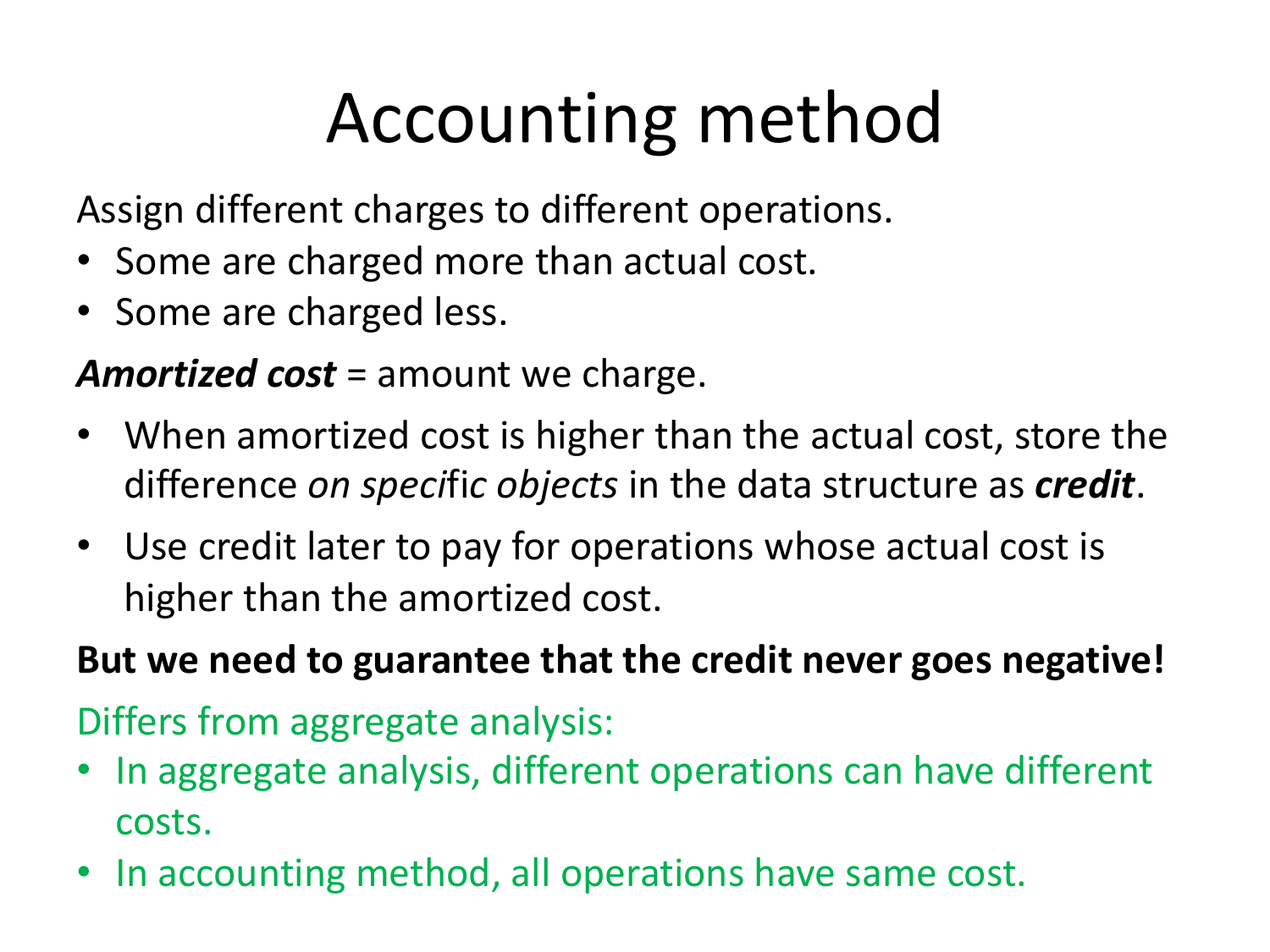### Definitions

Let  $c_i$  = actual cost of i<sup>th</sup> operation.  $\hat{c}_i$  = **amortized cost** of i<sup>th</sup> operation.

Then, require 
$$
\sum_{i=1}^{n} \hat{c}_i \ge \sum_{i=1}^{n} c_i
$$
 for any sequences of n operations.  
Total credit stored = 
$$
\sum_{i=1}^{n} \hat{c}_i - \sum_{i=1}^{n} c_i \ge 0
$$

At any step of the sequence of operations, the accumulated credit stored cannot be negative.

You cannot afford bankruptcy!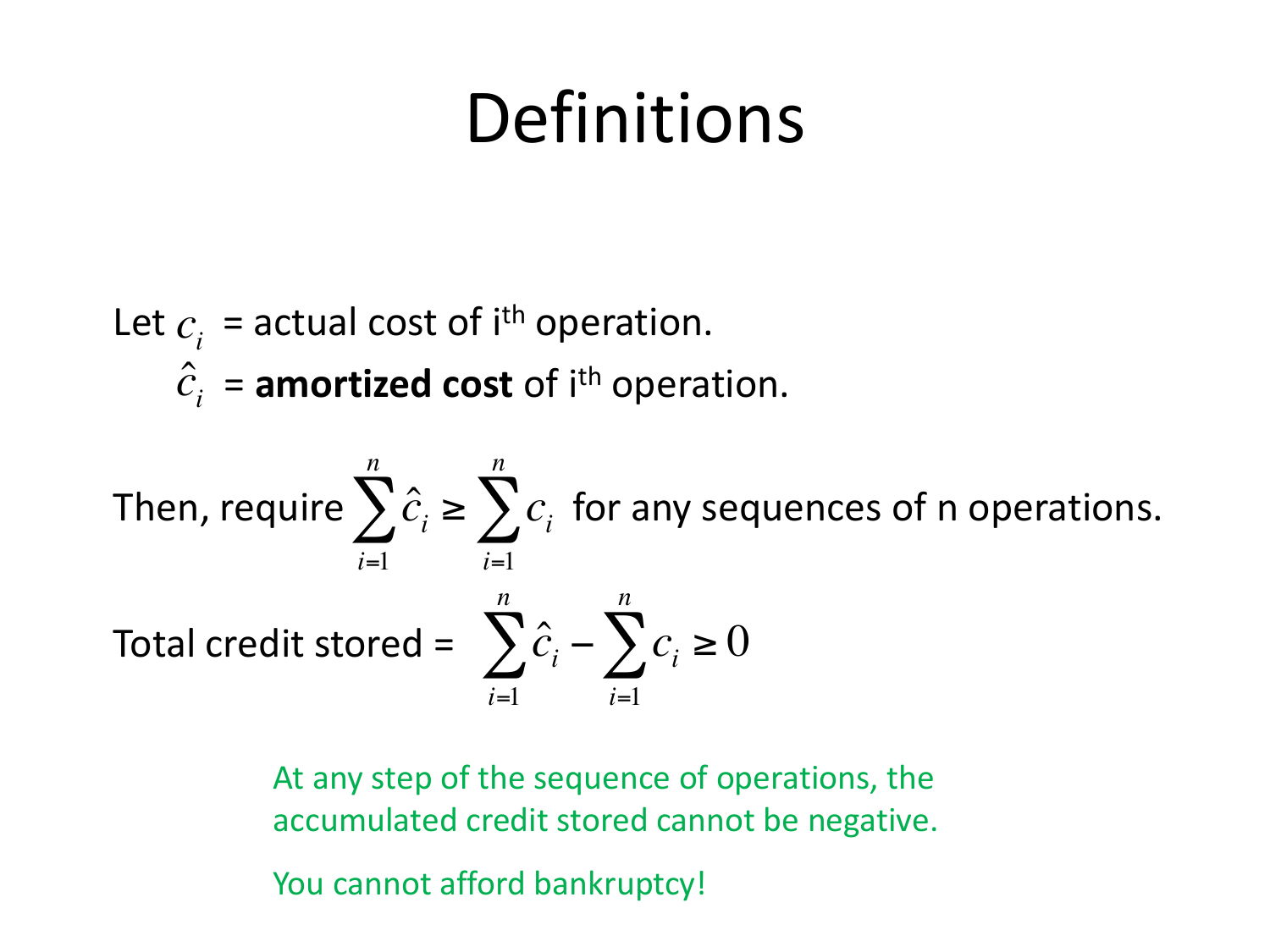### **Stack**

| Operation                                                                     | <b>Actual cost</b>                                                                                     | Amortized cost |
|-------------------------------------------------------------------------------|--------------------------------------------------------------------------------------------------------|----------------|
| <b>PUSH</b>                                                                   |                                                                                                        |                |
| <b>POP</b>                                                                    |                                                                                                        | O              |
| <b>MULTIPOP</b>                                                               | min(k,s)                                                                                               |                |
| <i>Intuition:</i> When pushing an object, pay \$2.<br>• S1 pays for the PUSH. | This is the challenge of<br>the accounting method:<br>You must find values for<br>the amortized costs. |                |

- \$1 pays for the PUSH.
- \$1 is prepayment for it being popped by either POP or MULTIPOP.
- Since each object has \$1, which is credit, the credit can never go negative.
- Total amortized cost (=  $O(n)$ ) is an upper bound on total actual cost.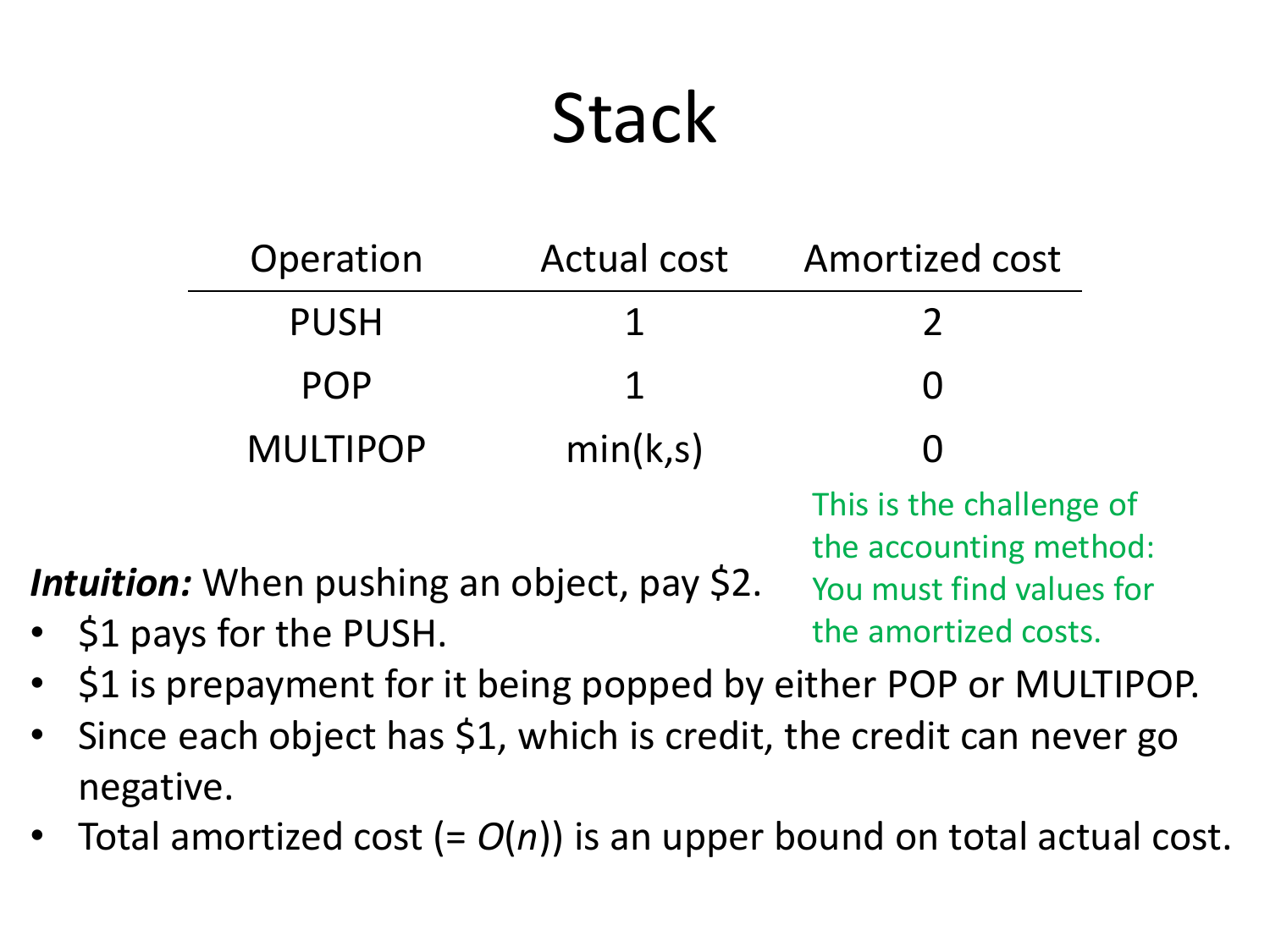## Binary counter

Charge \$2 to set a bit to 1.

- \$1 pays for setting a bit to 1.
- \$1 is prepayment for flipping it back to 0.
- Have \$1 of credit for every 1 in the counter.
- Therefore, credit  $\geq 0$ .

Amortized cost of INCREMENT:

- Cost of resetting bits to 0 is paid by credit.
- At most 1 bit is set to 1.
- Therefore, amortized cost ≤ \$2.
- For *n* operations, amortized cost =  $O(n)$ .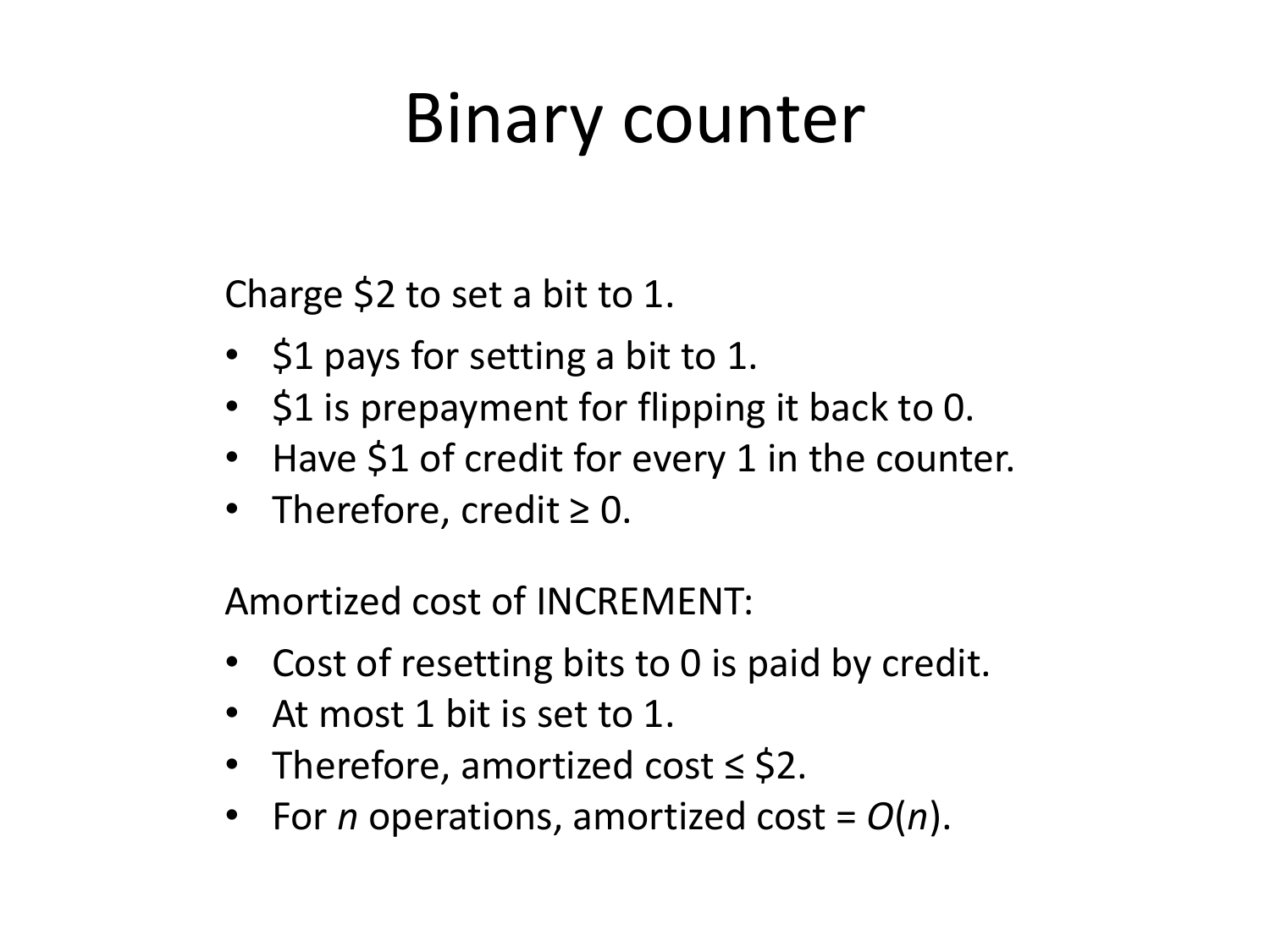# Dynamic tables

#### **Scenario**

- Have a table (e.g., a hash table).
- Don't know in advance how many objects will be stored in it.
- When it fills, must reallocate with a larger size, copying all objects into the new, larger table.
- When it gets sufficiently small, *might* want to reallocate with a smaller size.

### **Goals**

- *1. O*(1) amortized time per operation.
- 2. Unused space always ≤ constant fraction of allocated space.

**Load factor**  $\alpha = (\# \text{ items stored}) / (\text{allocated size})$ 

Never allow  $\alpha > 1$ ; Keep  $\alpha > a$  constant fraction  $\Rightarrow$  Goal 2.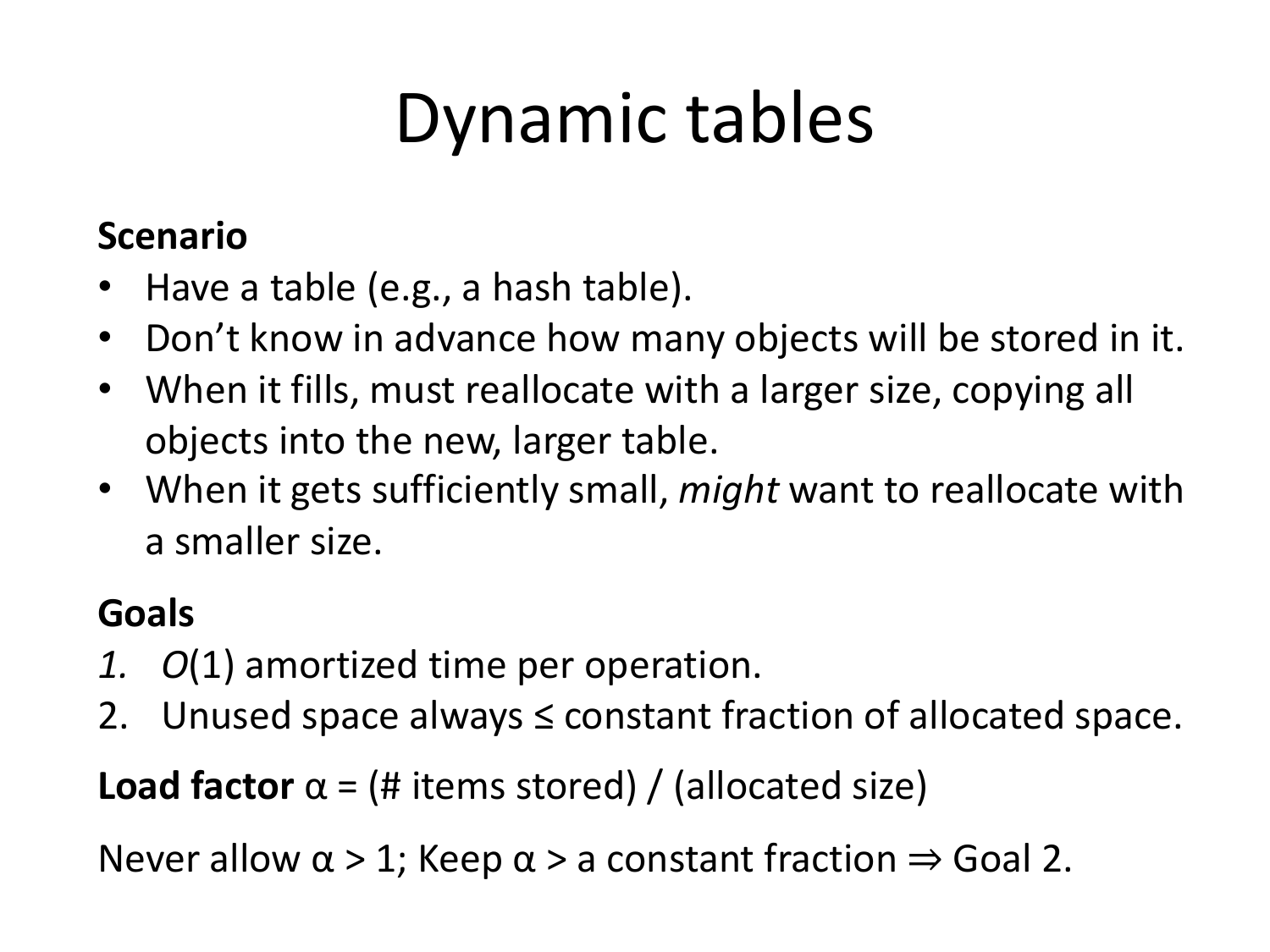## Table expansion

Consider only insertion.

- When the table becomes full, double its size and reinsert all existing items.
- Guarantees that  $\alpha \geq \frac{1}{2}$ .
- Each time we insert an item into the table, it is an *elementary insertion*.

```
TABLE-INSERT(T,x)
if size[T]=0then allocate table[T] with 1 slot
      size[T] \leftarrow 1if num[T]=size[T] then
   allocate new-table with 2 · size[T] slots
   insert all items in table[T] into new-table
   free table[T]
   table[T]←new-table
   size[T] \leftarrow 2 \cdot size[T]insert x into table[T]
num[T] \leftarrow num[T] + 1 (Initially, num[T] = size[T] = 0)
```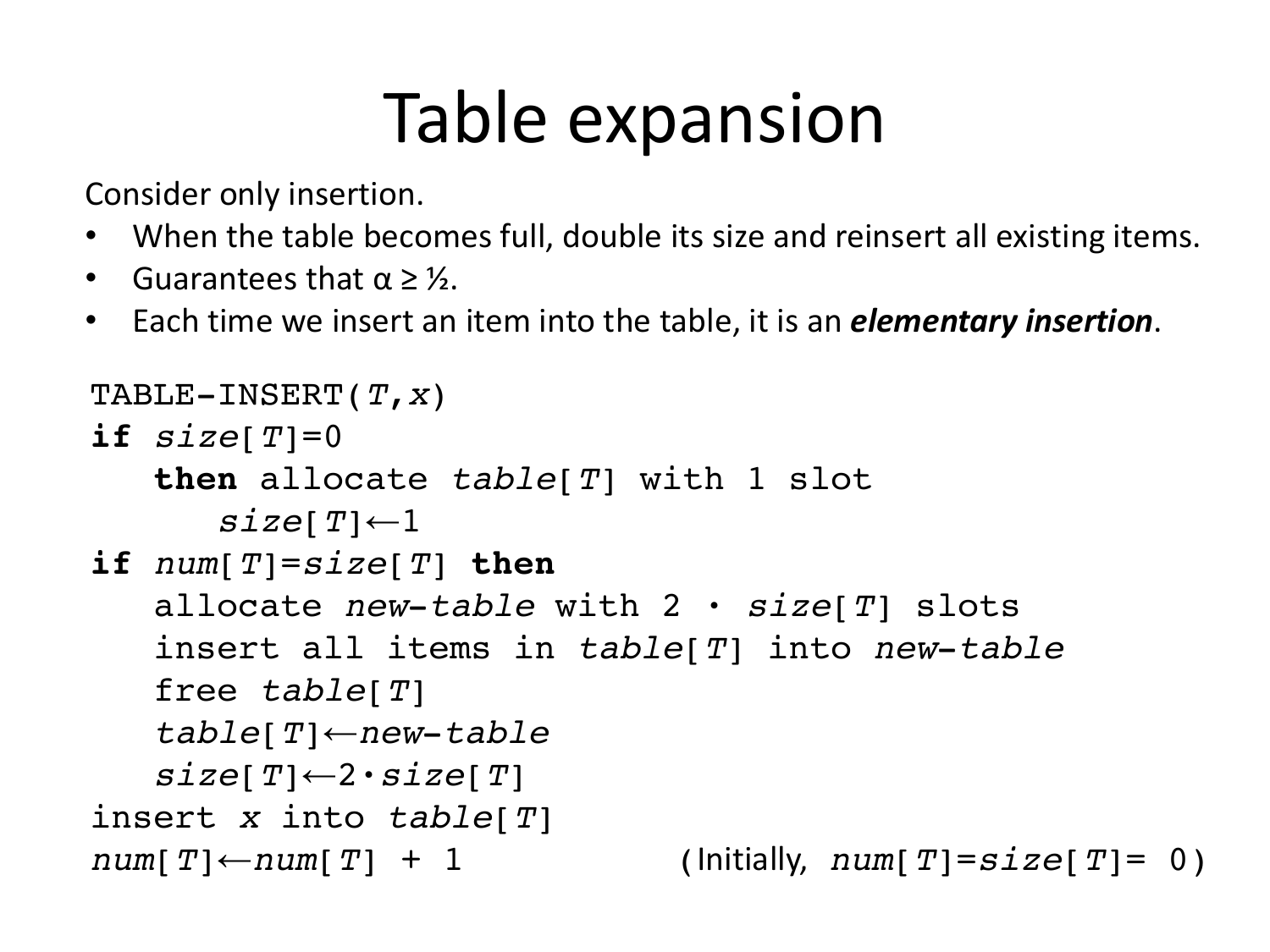

What is the amortized cost of TABLE-INSERT?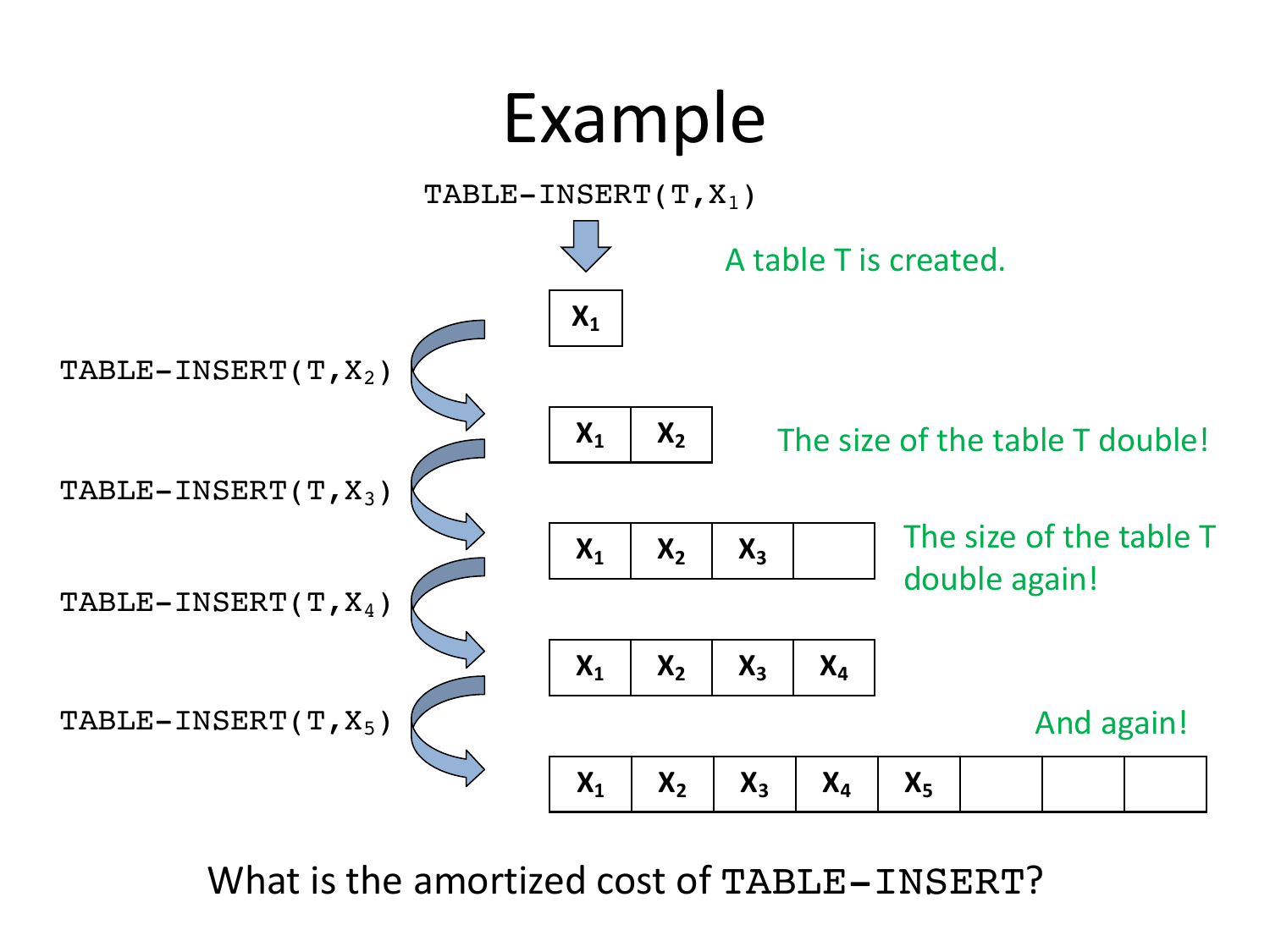# Aggregate analysis

How do we estimate the cost?

- Cost of 1 per elementary insertion.
- Count only elementary insertions (the sum of the other costs is constant).

Introduce a variable  $c_i$  = actual cost of *i*<sup>th</sup> operation

When executing TABLE-INSERT, we observe that:

- If T is not full  $\Rightarrow c_i = 1$
- $\bullet$  If T is full:
	- There is *i*−1 items in T at the start of the *i* th operation
	- We create a new table with of twice the size of T
	- We copy all *i* − 1 existing items in the new table and insert the new *i*<sup>th</sup> item

 $\Rightarrow$   $C_i = i$ .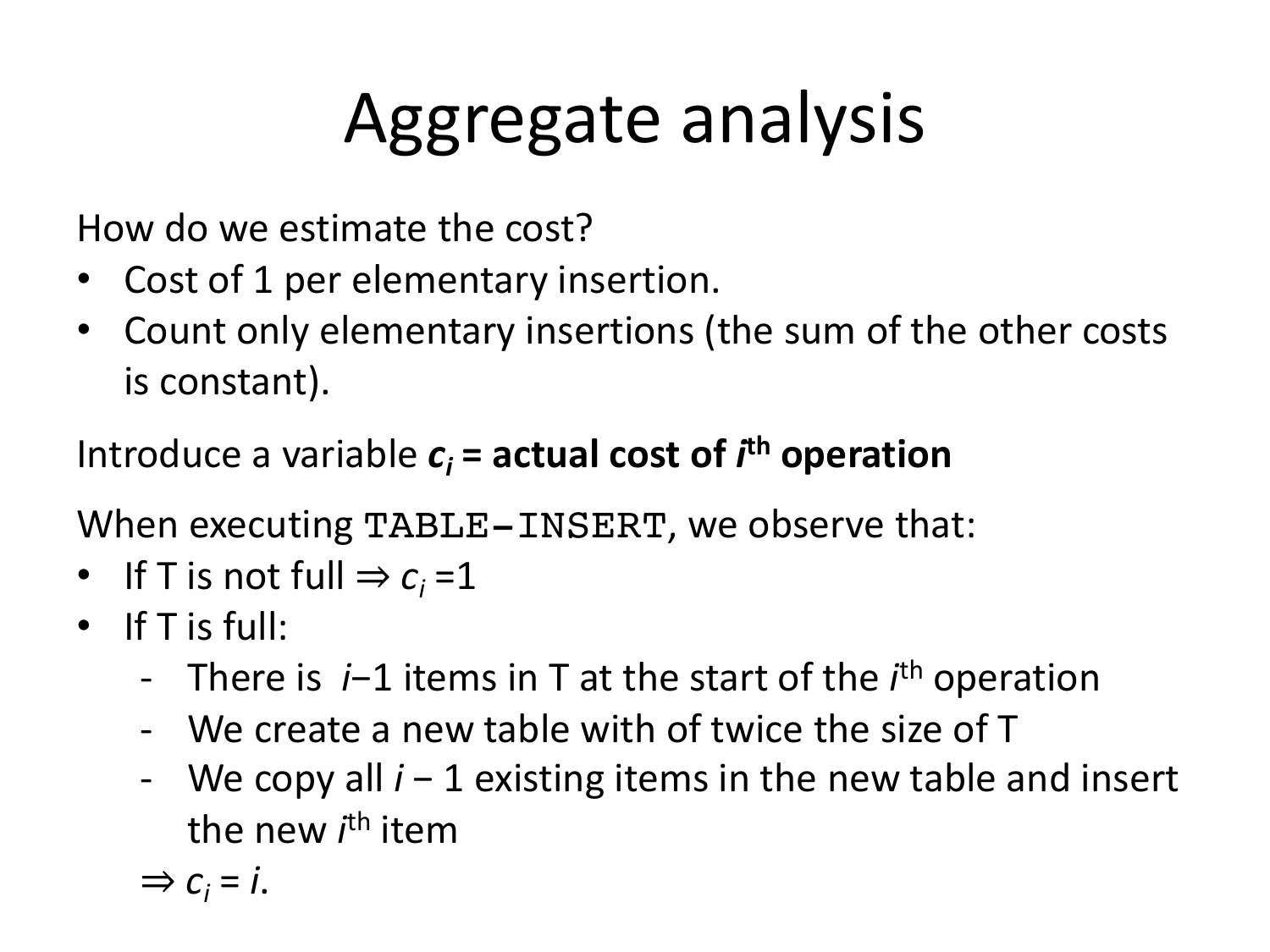### Aggregate analysis

### **Naïve analysis:**

- *n* operations
- $c_i = O(n)$

⇒ *O*(*n*2) time for *n* operations (amortized cost is O(n))

**Better analysis:**  
\nThe cost 
$$
c_i
$$
 varies:  $c_i = \begin{cases} i & \text{if } i-1 \text{ is power of 2} \\ 1 & \text{Otherwise} \end{cases}$  The key is to  
\nwhen the cost is  
\nhigner (and when it  
\nis not!).  
\nTotal cost =  $\sum_{i=1}^{n} c_i \le n + \sum_{j=0}^{\lfloor \log n \rfloor} 2^j = n + \frac{2^{\lfloor \log n \rfloor + 1} - 1}{2 - 1} < n + 2n = 3n$ 

Amortized cost per operation = 3.

In average, a call to TABLE-INSERT is O(1)